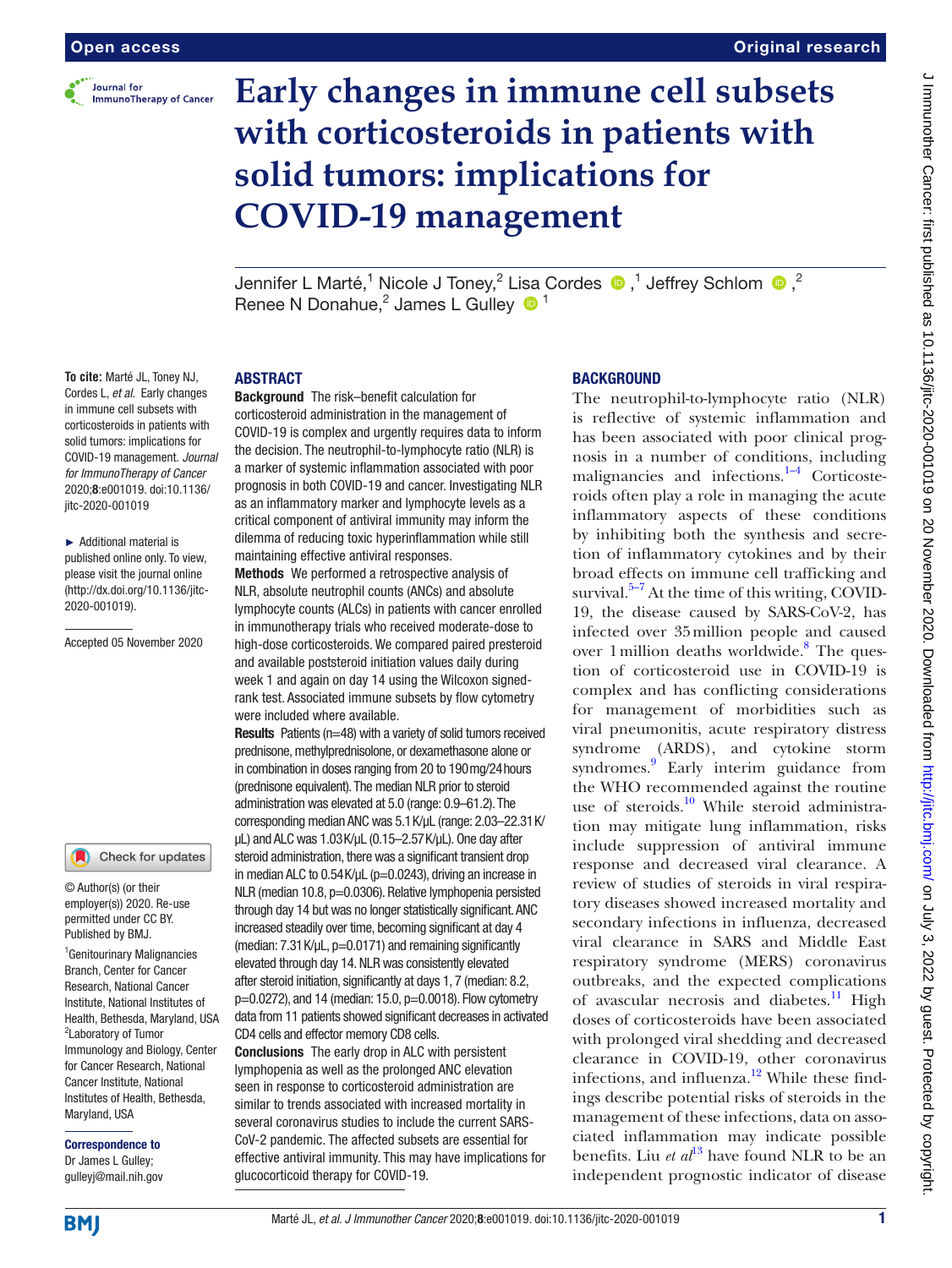## Open access

severity in COVID-19. High NLR, a marker of systemic inflammation, was the most significant predictive factor for development of severe illness and may suggest a role for corticosteroids in disease management. A retrospective study of 150 confirmed COVID-19 cases in Wuhan, China, also found several predictors of mortality, such as increased ferritin and interleukin (IL)-6, which may be associated with virally induced hyperinflammation and may be amenable to steroid treatment.<sup>[14](#page-6-8)</sup> The recently published Randomised Evaluation of COVID-19 thERapY (RECOVERY) trial reported that 6mg of dexamethasone per day reduced the 28-day mortality rate for patients hospitalized with COVID-19 by  $17\%$ .<sup>15</sup> This survival benefit was primarily seen in patients requiring invasive mechanical ventilation, with a lesser degree of improvement for those on oxygen supplementation alone. There was no benefit seen in patients who did not require respiratory support, and the potential for detrimental effects in this subgroup was noted. There is an urgent need to investigate the risk–benefit balance as well as the optimal timing of corticosteroid use in COVID-19 to inform management guidelines. Particular areas of concern are the timing of steroid effects on immune cells and whether it is possible to reduce toxic hyperinflammation while still maintaining T cell-mediated antiviral immunity, which is critical to clearing virally infected cells. In this investigation, we analyzed changes in NLR and individual neutrophil and lymphocyte components in patients with solid tumors after starting corticosteroids. Studying these changes in this population may be particularly relevant because 'important manifestations of severe COVID-19 infection are shared with neoplasia, namely inflammation, immune dysfunction, and coagulopathy'[.16](#page-7-0) In select patients with available data, we also evaluated associated changes in immune subsets by flow cytometry and serum cytokine levels.

## **METHODS**

We performed a retrospective analysis of clinical data obtained from patients (n=425) enrolled in 10 immunotherapy trials in solid tumors conducted at the National Cancer Institute (NCI) [\(online supplemental table 1](https://dx.doi.org/10.1136/jitc-2020-001019)). Patients were selected from this population for further analysis on the basis of confirmed moderate-dose to highdose systemic corticosteroid administration, documented steroid start dates, and available data on absolute neutrophil count (ANC) and absolute lymphocyte count (ALC) prior to and within 14 days poststeroid initiation. Patients receiving only non-systemic steroids, premedication regimens, or low-dose courses were excluded ([figure](#page-1-0) 1). For this analysis, a moderate to high dose of corticosteroids was defined as a starting dose of prednisone (or equiva-lent<sup>[17](#page-7-1)</sup>) of  $\geq 20 \,\text{mg/day}$ . ANC and ALC data were obtained from complete blood counts performed at the NCI's Center for Cancer Research, and NLRs were subsequently calculated (datapoints with ALC=0 were excluded). Lab values were only included for analysis during active





<span id="page-1-0"></span>Figure 1 CONSORT diagram detailing the selection of evaluable subjects for analysis. ALC, absolute lymphocyte count; ANC, absolute neutrophil count; CONSORT, Consolidated Standards of Reporting Trials; NCI, National Cancer Institute; NLR, neutrophil-to-lymphocyte ratio.

corticosteroid administration. Analyses of daily changes in NLR, ANC, and ALC for the first week after steroid initiation were performed in subjects with available data. Changes at 2 weeks after the start of steroids were also evaluated. Associated immune subset and cytokine data were investigated if available both prior to and after the start of steroid administration. Included post-timepoints were either collected during or immediately after  $(≤3)$ days) the conclusion of a steroid regimen. Multicolor flow cytometry was performed on frozen peripheral blood mononuclear cells (PBMCs) to identify up to 138 different immune cell subsets, including 10 classic subsets (CD4+ and CD8+ T cells, B cells, regulatory T cells (Tregs), natural killer (NK) cells, NK T cells, conventional dendritic cells (cDCs), plasmacytoid dendritic cells, monocytes, and myeloid-derived suppressor cells (MDSCs)), as well as up to 128 subsets relating to their maturation/function, as previously described<sup>18–21</sup> (online [supplemental table 2](https://dx.doi.org/10.1136/jitc-2020-001019)). Cytokine and soluble factor analysis was performed by ELISA on serum samples using commercially available kits according to the manufacturer's instructions.

## STATISTICAL ANALYSIS

For all parameters, paired presteroid initiation values were compared with poststeroid initiation values at each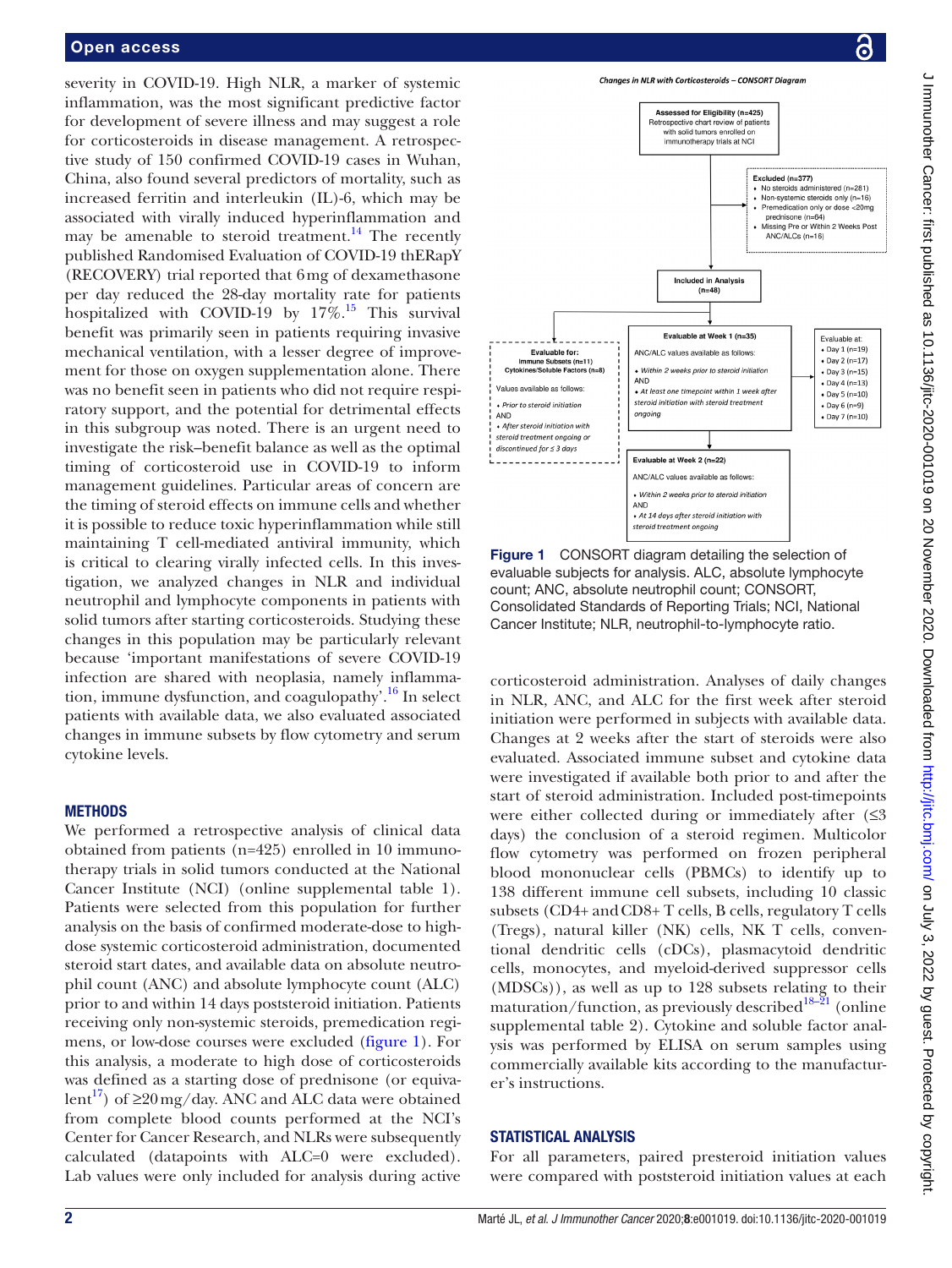assessed timepoint using a Wilcoxon signed-rank test. These comparisons were performed for NLR and separately for the corresponding ANC and ALC values. P values of <0.05 were considered statistically significant. In both the peripheral immune cell subset and cytokine analyses, potentially biologically relevant changes were defined as those with a p<0.05 and a majority of patients with a >25% change. For the subsets, these parameters also included a difference in medians of presteroid initiation versus post >0.01% of PBMCs and a frequency >0.01% of PBMCs. All statistical analyses were performed using Stata SE V.16 or RStudio V.1.2.5001 software.<sup>[22 23](#page-7-3)</sup>

## **RESULTS**

We identified 48 patients who met the criteria of moderate-dose to high-dose corticosteroid administration with confirmed start dates and who had ANC and ALC data prior to and within 14 days poststeroid initiation. All patients had solid tumors and were enrolled in clinical trials of immunotherapy at the NCI; all but one had metastatic or locally advanced disease. Thirteen different tumor types were represented, nearly half (47.9%) accounted for by prostatic adenocarcinoma, cervical cancer, and other squamous cell malignancies. Median age was 60.1 years at the time of steroid initiation (range: 36.1–79.3); further demographics, including gender and race, are shown in [table](#page-2-0) 1. Methylprednisolone, prednisone, or dexamethasone alone or in combination were administered to manage inflammatory toxicities (see [table](#page-2-0) 1 for regimens and doses).

At 5.0, the median NLR prior to steroid initiation was already elevated in these 48 patients (range: 0.9–61.2). The corresponding median ANC was  $5.1 \text{K}/\mu\text{L}$  (range: 2.03–22.31 K/µL), and median ALC was 1.03 (0.15–2.57). Thirty-five patients had poststeroid values within the first week after treatment initiation; available matched pretreatment and posttreatment values were compared from day 1 to day 7 [\(table](#page-3-0) 2). Median NLR was increased at all week 1 poststeroid timepoints, but this increase was only significant by Wilcoxon signed-rank test on day 1 (10.8, p=0.0306) and day 7 (8.2, p=0.0273). ANC increased over the course of the first week, but this increase was minimal during the first 3 days and did not become statistically significant until day 4 (median 7.31, p=0.0171). Median ALC declined precipitously to 0.54 on day 1 poststeroids in the 19 patients evaluable at that timepoint (p=0.0243). This decline was transient and already recovering by day 2, though median lymphocyte counts remained below pretreatment levels through day 7. These ALC differences were not statistically significant outside of the drop on day 1. The median log fold change from presteroids to each poststeroid day 1–7 for NLR, ANC, and ALC is shown in [figure](#page-4-0) 2, along with the interquartile range (IQR). Twenty-two patients had poststeroid values available at day 14, and both NLR (median 15.0,  $p=0.0018$ ) and ANC (median 11.3,  $p=0.0000$ ) were significantly increased relative to presteroid levels. Median ALC

<span id="page-2-0"></span>

| Table 1<br>Baseline characteristics                 |                  |  |  |  |  |
|-----------------------------------------------------|------------------|--|--|--|--|
| <b>Baseline characteristics</b>                     | $n = 48$         |  |  |  |  |
| Age (years): median (range)                         | 60.1 (36.1-79.3) |  |  |  |  |
| Gender: # (%)                                       |                  |  |  |  |  |
| Male                                                | 25(52.1)         |  |  |  |  |
| Female                                              | 23 (47.9)        |  |  |  |  |
| Race/ethnicity: # (%)                               |                  |  |  |  |  |
| White                                               | 33 (68.8)        |  |  |  |  |
| African-American                                    | 7(14.6)          |  |  |  |  |
| Asian                                               | 3(6.3)           |  |  |  |  |
| Hispanic                                            | 2(4.2)           |  |  |  |  |
| Other*                                              | 3(6.3)           |  |  |  |  |
| Malignancy stage: # (%)                             |                  |  |  |  |  |
| Metastatic/locally advanced                         | 47 (97.9)        |  |  |  |  |
| Non-metastatic                                      | 1(2.1)           |  |  |  |  |
| Corticosteroid regimen: # (%)                       |                  |  |  |  |  |
| Prednisone                                          | 29 (60.4)        |  |  |  |  |
| Methylprednisolone and prednisone                   | 15 (31.3)        |  |  |  |  |
| Methylprednisolone                                  | 2(4.2)           |  |  |  |  |
| Dexamethasone and prednisone                        | 1(2.1)           |  |  |  |  |
| Dexamethasone, methylprednisolone<br>and prednisone | 1(2.1)           |  |  |  |  |
| Dosing† (mg/24 hours): median (range)               |                  |  |  |  |  |
| Prednisone                                          | 60 (20-160)      |  |  |  |  |
| Methylprednisolone                                  | 60 (30-190)      |  |  |  |  |
| Dexamethasone                                       | $12(12-12)$      |  |  |  |  |

\*One each for unknown, multiple, American Indian/Alaska Native. †Maximum dose at initiation of steroid tapers.

remained below pretreatment levels, but the decline was not significant (median 0.75, p=0.7024).

Eleven of the evaluable patients had immune subset data available from their clinical immunotherapy trials that fulfilled the timepoint criteria. Subset data were collected at a median of 15 days (range: –41–0) prior to steroid initiation and 17 days (7–69) post. All patients remained on steroid tapers at the time of the postsubset data collection, except for two who had samples collected 1 and 3 days after completing steroids, respectively. Compared with prevalues, four classic subsets changed significantly with steroid administration: Tregs and cDCs decreased (p=0.0408and 0.0020), while MDSCs and B cells increased (p=0.0029and 0.0020). There was no significant change in overall CD4 and CD8 levels. However, 10 of the refined subsets showed significant changes, including decreases in CD4 T cells expressing the activation marker inducible T cell costimulator (ICOS) and CD8 effector memory T cells expressing the proliferative marker Ki67 ([table](#page-5-0) 3).

Eight of the evaluable patients had cytokine or soluble factor data available within the timepoint criteria, collected at a median of 22 days (range: –71–0) prior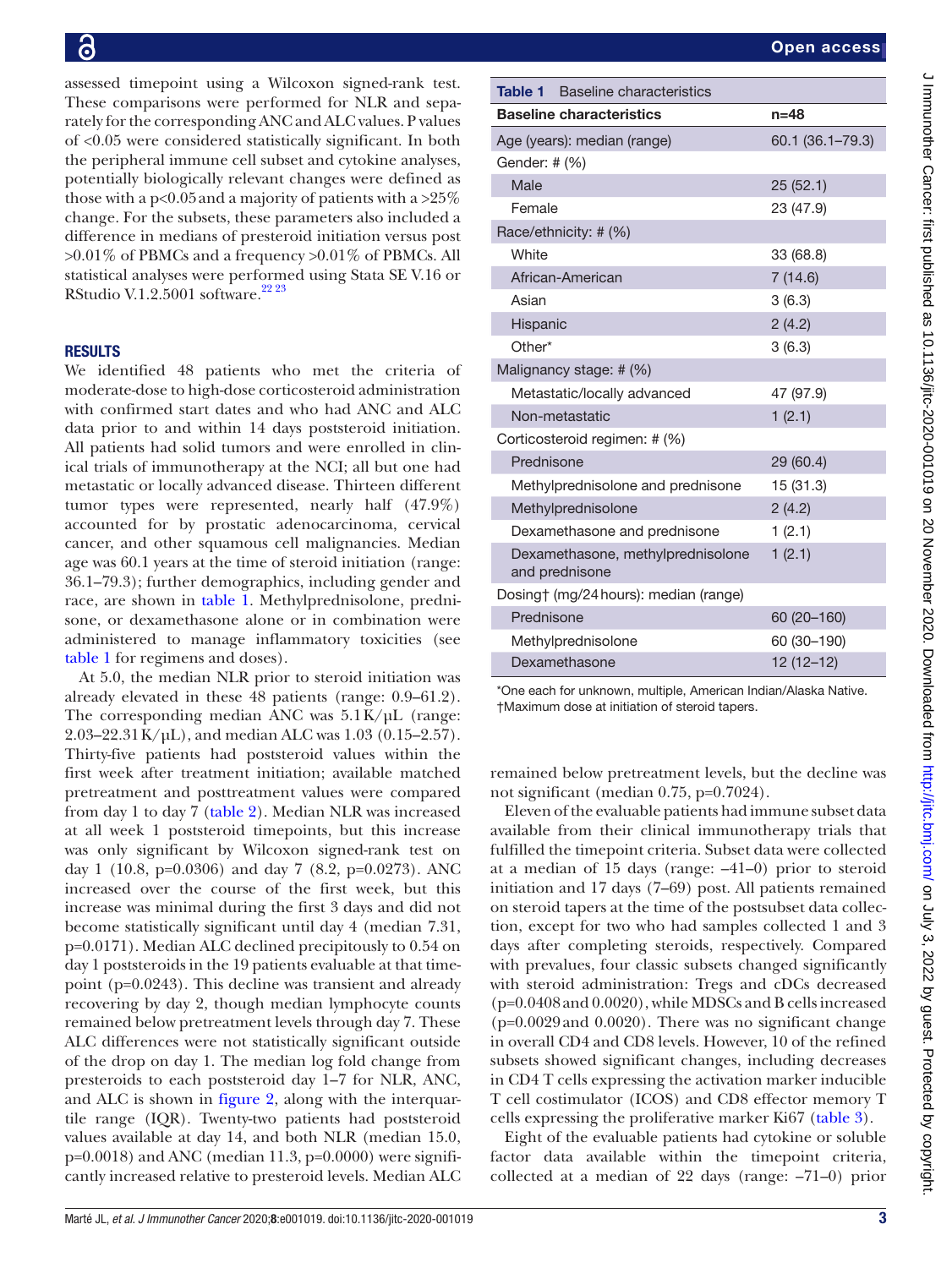| Days from<br>steroid initiation N |                  | <b>Median</b> | <b>Mean</b> | Range          | <b>SD</b> | P value* |
|-----------------------------------|------------------|---------------|-------------|----------------|-----------|----------|
| <b>NLR (ANC/ALC)</b>              |                  |               |             |                |           |          |
| Pre                               | 35               | 4.8           | 10.83       | $0.9 - 61.2$   | 15.50     |          |
| 1                                 | 19               | 10.8          | 13.1        | $1.1 - 47.2$   | 11.40     | 0.0306   |
| 2                                 | 17               | 6             | 9.84        | $0.9 - 23.4$   | 7.92      | 0.1522   |
| $\ensuremath{\mathsf{3}}$         | 15               | 8.3           | 14.02       | $0.5 - 61.9$   | 15.98     | 0.1779   |
| 4                                 | 13               | 7.9           | 13.25       | $1.9 - 60.3$   | 16.93     | 0.2656   |
| 5                                 | 10               | 7.1           | 42.41       | $2.5 - 190.2$  | 74.29     | 0.0977   |
| $\,6\,$                           | 9                | 9.1           | 13.91       | $2.4 - 36.3$   | 12.66     | 0.8203   |
| $\overline{7}$                    | $\boldsymbol{9}$ | 8.2           | 19.19       | $4.9 - 94.6$   | 28.71     | 0.0273   |
| ANC (K/µL)                        |                  |               |             |                |           |          |
| Pre                               | 35               | 5.05          | 6.50        | 2.03-22.31     | 4.40      |          |
| 1                                 | 19               | 5.17          | 7.20        | $2.41 - 21.25$ | 5.40      | 0.0874   |
| $\sqrt{2}$                        | 17               | 6.23          | 7.13        | $1.71 - 16.86$ | 3.67      | 0.1594   |
| $\ensuremath{\mathsf{3}}$         | 15               | 6.4           | 7.91        | 1.57-25.98     | 5.98      | 0.0833   |
| $\overline{4}$                    | 13               | 7.31          | 8.01        | 3.67-27.72     | 6.25      | 0.0171   |
| 5                                 | 10               | 8.56          | 8.14        | 2.86-14.06     | 3.53      | 0.0020   |
| 6                                 | 9                | 7.76          | 9.97        | 3.34-26.39     | 7.18      | 0.0039   |
| 7                                 | 9                | 10.92         | 13.47       | 3.91-29.34     | 8.21      | 0.0039   |
| $ALC$ ( $K/\mu L$ )               |                  |               |             |                |           |          |
| Pre                               | 35               | 1.03          | 1.18        | $0.15 - 2.57$  | 0.68      |          |
| $\mathbf{1}$                      | 19               | 0.54          | 0.84        | $0.22 - 2.29$  | 0.67      | 0.0243   |
| $\sqrt{2}$                        | 17               | 0.79          | 1.15        | $0.3 - 2.45$   | 0.69      | 0.9265   |
| $\ensuremath{\mathsf{3}}$         | 15               | 0.77          | 0.99        | $0.35 - 2.86$  | 0.70      | 1.0000   |
| 4                                 | 13               | 0.78          | 1.10        | $0.27 - 2.56$  | 0.70      | 0.5417   |
| 5                                 | 10               | 0.83          | 1.01        | $0.06 - 3.12$  | 0.89      | 0.3750   |
| 6                                 | $9\,$            | 0.83          | 1.07        | $0.4 - 2.85$   | 0.77      | 0.5703   |
| $\overline{7}$                    | $\mathsf g$      | 0.95          | 1.26        | $0.31 - 3.63$  | 1.00      | 0.8203   |

Thirty-five patients had labs drawn within the first week after steroid initiation. Available matched NLR, ANC, and ALC pre and post values were compared at each day after starting steroids through day 7. Numbers in bold indicate a p value <0.05

\*Wilcoxon signed-rank test for paired pre and post values available at each timepoint.

<span id="page-3-0"></span>Table 2 NLR, ANC, and ALC during the first week after steroid initiation

ALC, absolute lymphocyte count; ANC, absolute neutrophil count; NLR, neutrophil-to-lymphocyte ratio.

to steroid initiation and 15.5 days (9–69) post. Soluble CD40-ligand (sCD40L) significantly decreased with corticosteroid treatment (p=0.0312), with no other significant changes seen in other measures including soluble CD27 and IL-8. Only three of the subjects had Interferon (IFN)-γ data, and no significant changes were seen.

# **DISCUSSION**

The risk–benefit calculation for corticosteroid administration in the management of COVID-19 is complex and urgently requires data to inform the decision, particularly in terms of the optimal timing of steroid initiation. It is critical to maintain a balance between suppressing toxic hyperinflammation and maintaining antiviral immune responses. Prolonged viral shedding and decreased

clearance have been seen with high-dose corticosteroids in COVID-19, $^{12}$  which may reflect impaired antiviral immunity. A study of 138 hospitalized COVID-19 patients in Wuhan, China, found that increasingly severe lymphopenia over time in the setting of increased ANC was associated with higher mortality. $24$  Glucocorticoids were administered to 44.9% of these patients. However, at the time of publication of that study, over half of the patients remained hospitalized, and no specific treatment-related outcomes were noted. While the RECOVERY trial showed a survival benefit with dexamethasone, that benefit was limited to patients requiring respiratory support. $25$  In this severely ill population, it is likely that any antiviral response had been overwhelmed, leaving toxic inflammation to dominate the clinical picture. This invites the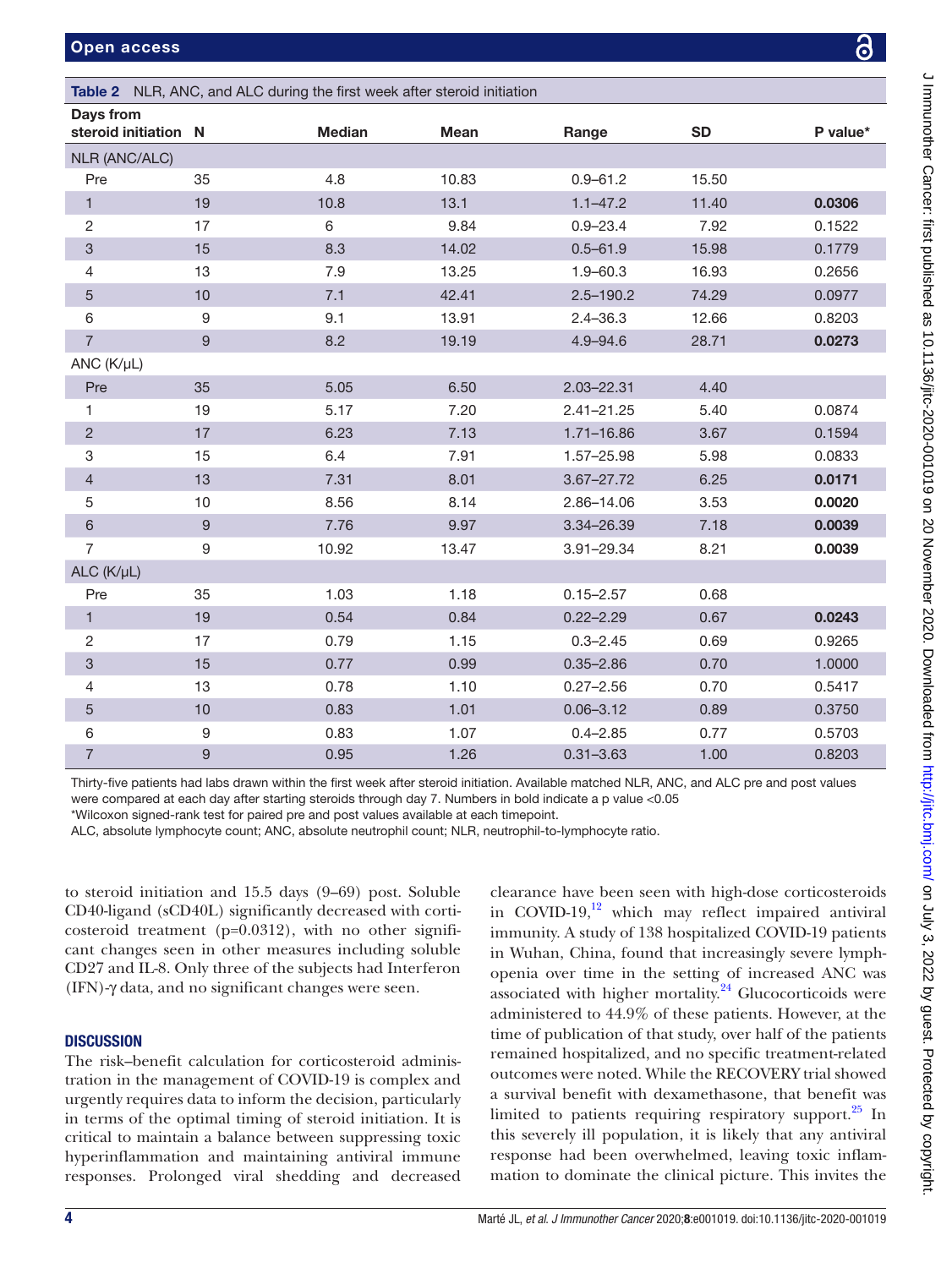

<span id="page-4-0"></span>Figure 2 Median log fold change from presteroids to each post day 1–7 for NLR, ANC, and ALC is shown, along with the IQR. The medians and IQRs in this figure reflect all available values at each timepoint, as opposed to the paired pre and post values shown in [table 2.](#page-3-0) Timepoints with significant changes from the paired analysis in [table 2](#page-3-0) are indicated here with an asterisk (\*). ALC, absolute lymphocyte count; ANC, absolute neutrophil count; IQR, interquartile range; NLR, neutrophil-to-lymphocyte ratio.

question of optimal timing of steroid administration and the risk of suppressing antiviral immunity if given too early. Brun-Buisson *et*  $a^{26}$  $a^{26}$  $a^{26}$  found that corticosteroids increased the risk of death in ARDS associated with influenza A/H1N1 pneumonia by twofold to threefold when given within the first 3 days of the disease course, but not when given later. This effect remained significant after controlling for disease severity. A meta-analysis of

## Open access

19 studies with 4916 patients with influenza also showed that corticosteroid treatment was associated with significantly increased mortality, particularly in the first 3 days after steroid initiation. $27$  This timing corresponds to the early and precipitous drop in ALC seen in this study. Investigations of other coronaviruses have also shown an association between lymphopenia and poor outcome. Virus-specific T cells were found to be necessary for clearance of infected cells in SARS-CoV, particularly in the lungs.[28](#page-7-8) A steady, gradual increase in lymphocytes over the course of approximately 2 weeks from symptom onset was seen in patients who recovered from MERS-CoV.<sup>29</sup> It is clearly important to evaluate the early effects of corticosteroids not just on the NLR but also on the individual components of ANC and ALC as well as immune subsets.

The patients analyzed in this study already had an elevated NLR at baseline either as a consequence of inflammation from their disease, their immunotherapy, their steroid-requiring toxicity, or a combination of these factors. This helped to recapitulate the high NLR, hyperinflamed systemic environment of COVID-19 patients with moderate to severe illness. Saini *et al*<sup>16</sup> also emphasized the similarities between malignancy and severe SARS-CoV-2 infection, particularly in terms of their cardinal features of inflammation, immune dysregulation, and coagulopathy. They went on to discuss the therapeutic implications of these shared characteristics, suggesting that the common pathophysiology provided a rationale for the use of anticancer drugs in the management of COVID-19, including corticosteroids. The shared underlying biology of these two complex conditions supports the extrapolation of the impact of steroids in this population of advanced cancer patients to those with moderate to severe COVID-19. The dexamethasone dose of 6mg evaluated in the RECOVERY trial (prednisone equivalent of 40mg) fell within the dose ranges examined in this analysis, and the results may inform the lack of improvement and potential for harm seen in patients who did not require respiratory support. Limitations of this study included a relatively small sample size and a heterogeneous population in terms of corticosteroid regimen and dosing. The complete blood counts, soluble factors and immune subset data may also have been confounded by administration of clinical trial immunotherapies, although these were typically on hold during steroid-requiring events. There was also potential for selection bias of more acutely or severely ill individuals, as steroids were not typically administered unless needed to mitigate symptoms of adverse events or disease progression. However, this selection may also have allowed the population to be more reflective of those hospitalized with SARS-CoV-2. The NLR timeline of interest was kept within 2 weeks poststeroid initiation due to the rapid deterioration of patients with COVID-19, with a median of 7 days from first symptom to hospitalization but only one additional day to ARDS.<sup>[24](#page-7-4)</sup> The most relevant changes were apparent very early. The statistically significant decrease in median ALC and the subsequent increase in NLR were seen 1day poststeroid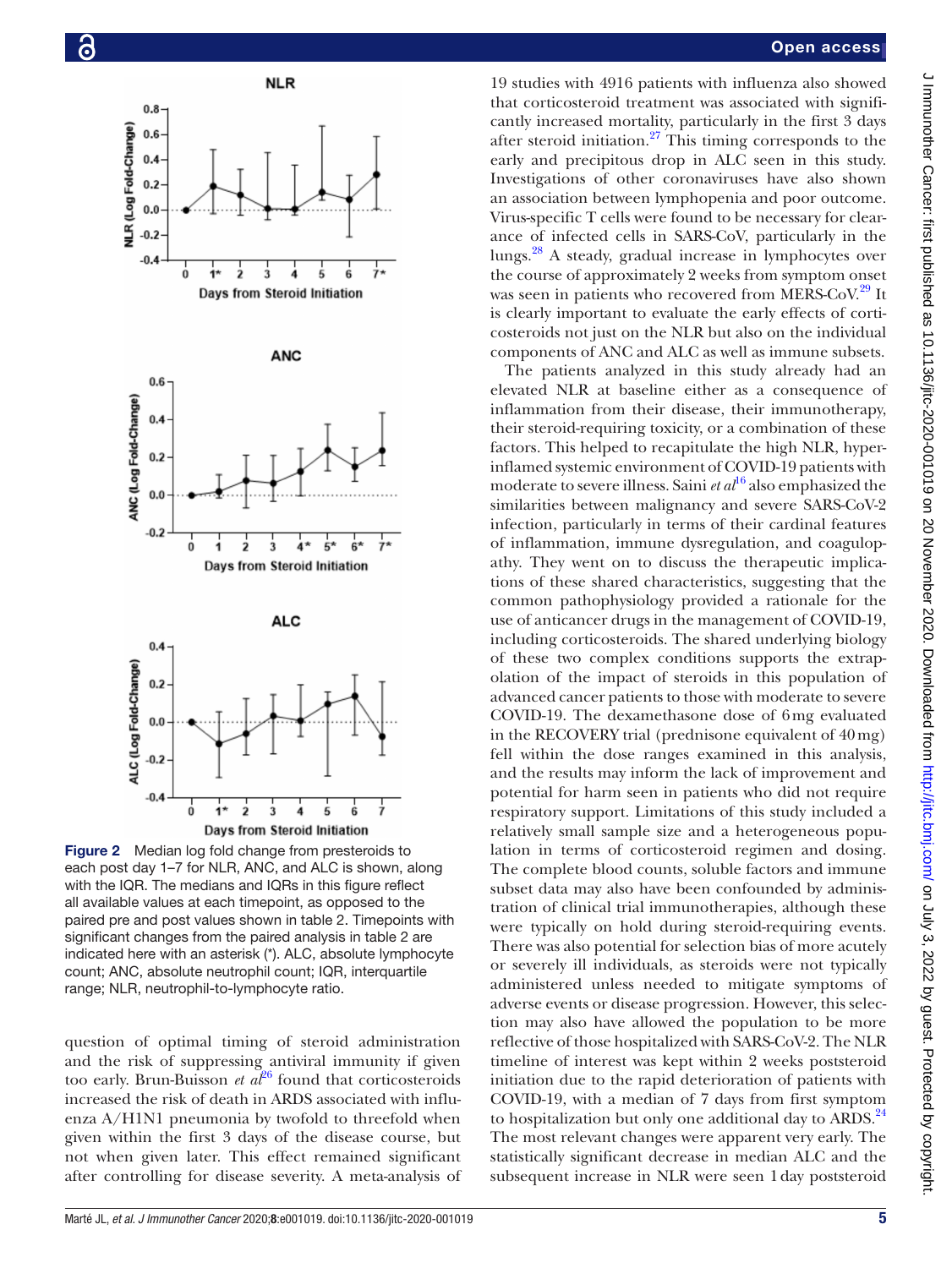| Immunother Cancer: first published as 10.1136/jirc-2020-001019 on 20 November 2020. Downloaded from http:// |
|-------------------------------------------------------------------------------------------------------------|
|                                                                                                             |
|                                                                                                             |
|                                                                                                             |
|                                                                                                             |
|                                                                                                             |
|                                                                                                             |
|                                                                                                             |
|                                                                                                             |
|                                                                                                             |
|                                                                                                             |
|                                                                                                             |
|                                                                                                             |
|                                                                                                             |
|                                                                                                             |
|                                                                                                             |
|                                                                                                             |
|                                                                                                             |
|                                                                                                             |
|                                                                                                             |
|                                                                                                             |
|                                                                                                             |
|                                                                                                             |
|                                                                                                             |
|                                                                                                             |
|                                                                                                             |
|                                                                                                             |
|                                                                                                             |
|                                                                                                             |
| くうくらく                                                                                                       |
|                                                                                                             |
|                                                                                                             |
| .<br>י                                                                                                      |
|                                                                                                             |
|                                                                                                             |
|                                                                                                             |

<span id="page-5-0"></span>

| <b>Subset</b>          | Direction of<br>change | Pre<br>(median) | Post<br>(median) | P value | >25% decrease (n) | >25% increase (n) | <b>Total N</b> |  |
|------------------------|------------------------|-----------------|------------------|---------|-------------------|-------------------|----------------|--|
| <b>Treg</b>            |                        | 1.08            | 0.34             | 0.0408  | 9                 |                   | 11             |  |
| cDC                    |                        | 0.25            | 0.09             | 0.0020  | 10                |                   | 11             |  |
| <b>MDSC</b>            |                        | 9.96            | 29.95            | 0.0029  | $\Omega$          | 9                 | 11             |  |
| B                      |                        | 5.95            | 6.91             | 0.0020  | $\mathbf{0}$      | 9                 | 11             |  |
| CD4 CTLA4              |                        | 0.23            | 0.04             | 0.0067  | 8                 | 1                 | 11             |  |
| CD4 ICOS               |                        | 4.33            | 1.26             | 0.0010  | 11                | 0                 | 11             |  |
| CD8 EM                 |                        | 3.5             | 2.9              | 0.0322  | 8                 | 1                 | 11             |  |
| CD8 EM ki67            |                        | 0.395           | 0.12             | 0.0431  | 5                 | 0                 | 6              |  |
| Treg CD38              |                        | 0.275           | 0.045            | 0.0313  | 6                 | $\mathbf{0}$      | 6              |  |
| Treg CD49dneg          |                        | 0.43            | 0.16             | 0.0408  | 7                 |                   | 11             |  |
| Treg ICOS              |                        | 0.51            | 0.15             | 0.0020  | 9                 | $\Omega$          | 11             |  |
| cDC Tim3               |                        | 0.14            | 0.04             | 0.0108  | 8                 |                   | 9              |  |
| mMDSC                  |                        | 9.23            | 17.15            | 0.0020  | $\mathbf{0}$      | 9                 | 11             |  |
| Non-classical monocyte | $\perp$                | 1.275           | 0.36             | 0.0313  | 5                 | 0                 | 6              |  |
|                        |                        |                 |                  |         |                   |                   |                |  |

Eleven patients had immune subset data available presteroid and poststeroid initiation. Significant changes were defined by a p value <0.05, a median difference poststeroids versus presteroids >0.05% of PBMC and at least half of evaluated patients having a >25% change. The panels used for maturation/functional subset analyses were slightly different for the various immunotherapy trials, so certain subsets were not tested in all patients (n indicated for each).

cDC, conventional dendritic cells; EM, effector memory; ICOS, inducible T-cell co-stimulator; m, monocytic; MDSC, myeloid derived suppressor cells; Treg, regulatory T cells.

initiation. While the significant decrease in ALC proved to be transient, lymphocyte counts remained suppressed as much as 2 weeks after the start of steroid treatment. This is concerning given the importance of not merely maintaining but increasing lymphocyte counts to resolve COVID-19 infections. The timing of this sharp ALC drop also corresponds to the increased mortality seen with corticosteroids in early management (first 3 days) of influenza and ARDS. $26 27$  The continuing increases in ANC through week 1 and on to day 14 demonstrate a shifting of the contribution of neutrophilia to the NLR over time. The immune subset analysis further suggested potential impairment of antiviral responses through decreases in activated CD4+ cells expressing CTLA4 and ICOS. ICOS expression by CD4 cells is essential for optimal development of antibody responses to a number of viral infections, including influenza.[30](#page-7-10) Though the number of B cells increased, the CD4 cells necessary for their development of effective humoral responses declined. Chen *et al*<sup>81</sup> specifically found this CD4 help to be required for antibody responses to COVID-19 infection. Steroid administration was also associated with significant decreases in cytotoxic effector memory CD8+ populations as well as the dendritic cells needed for antigen presentation. MDSCs significantly increased with corticosteroid treatment and are associated with decreased proliferation and IFN-γ production in both CD4+ andCD8+ T cells; monocytic MDSCs have been shown to suppress the B cell compartment as well. $32$  These findings are also concerning in the context of generating and maintaining

antiviral immunity. The decrease in Tregs might initially be interpreted as beneficial by permitting more robust CD8+ Tcell activity. However, Tregs may not play a major role in acute (as opposed to prolonged or chronic) viral infections, particularly those with high levels of inflammation such as COVID-19. The associated cytokines are inhibitory to Treg activation as well as differentiation from naïve precursors.<sup>33</sup> The soluble factor data, while limited, did show a significant decrease in sCD40L, which is shed by activated  $T$  cells and platelets.<sup>34</sup> This corresponds with the decreases in activated CD4+ T cells seen in the immune subset data. CD40-ligand plays a critical role in humoral immunity, with the decline after steroid initiation suggesting another impairment to development of effective antiviral antibody responses.<sup>35</sup> Due to the limitations in the available cytokine data, reliable conclusions and correlations cannot be drawn at this time. However, the initial findings suggest that future evaluation of prospectively collected samples with expanded cytokine panels could provide valuable insights.

Several mechanisms may contribute to the early drop in ALC with persistent lymphopenia and the prolonged ANC elevation seen in response to corticosteroid treatment in this analysis. Supraphysiologic steroid administration is directly lymphotoxic through apoptosis mediated by the glucocorticoid receptor, while this process is inhibited in neutrophils.[36–38](#page-7-16) Corticosteroids also affect immune cell trafficking through direct effects on adhesion molecules and demargination, impaired migration to sites of inflammation, and redistribution of lymphocytes to the spleen,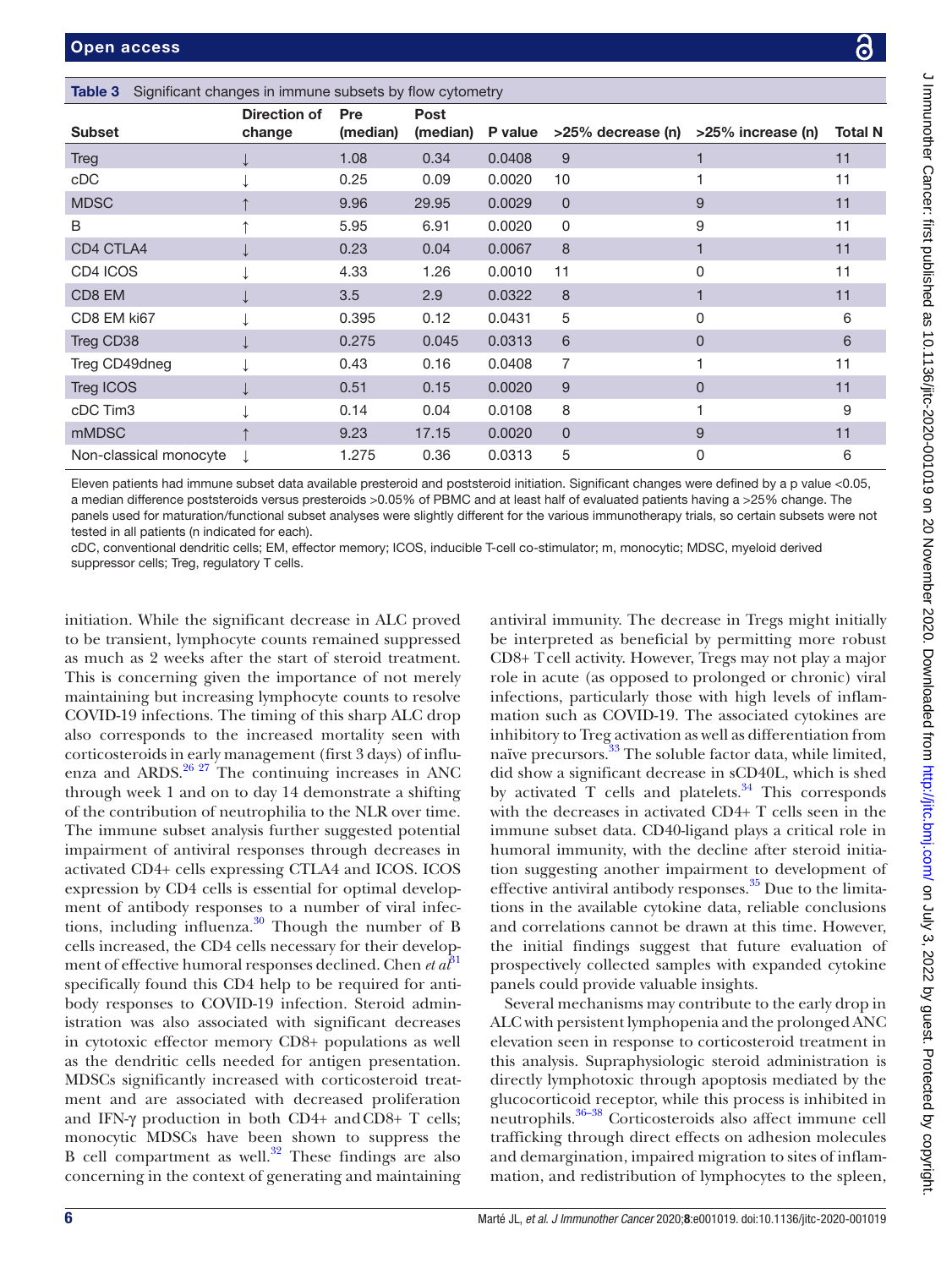bone marrow, and lymph nodes. $39$  The phenomenon of demargination in lymphocytes may actually lead to an underestimate of the degree of lymphopenia and an overestimate of the number of lymphocytes in the tissue able to clear virally infected cells. However, naïve T cell populations seem to be more susceptible to killing by glucocorticoids than memory lymphocytes. $40$  Nevertheless, glucocorticoid administration leads to changes in ALC and ANC that are similar to those associated with increased mortality in several COVID-19 studies, including clinical characteristics seen in the current SARS-CoV-2 pandemic. Further characterization of the immune subsets suggests that the lymphopenia impacts CD4 and CD8 populations essential for antiviral immunity, and initial soluble factor results may be indicative of impaired antibody responses.

## **CONCLUSIONS**

These findings present factors to consider in the risk– benefit calculation of initiating corticosteroids early in the hospital management of COVID-19 before toxic inflammation has become overwhelming, as they may exacerbate already harmful trends in immune cell counts in these patients and specifically impair essential antiviral subsets and soluble factors. Alternate approaches targeting inflammatory cytokines or pathways (eg, siltuximab, an anti-IL6 monoclonal antibody, and anakinra, an IL-1 receptor antagonist) would allow virus-specific immune cells to remain and clear SARS-CoV-2 infected cells while still dampening the adverse clinical symptoms of a hyperinflammatory immune response.<sup>41 42</sup> Timing is crucial, and steroids may be better reserved for situations where toxic inflammation has clearly overwhelmed any developing antiviral responses. If a decision is made to proceed with glucocorticoids, it should be weighed carefully against the need to clear virally infected cells, the patient's current clinical condition, and other approaches that may not be as cytotoxic to lymphocytes.

## Twitter James L Gulley [@gulleyj1](https://twitter.com/gulleyj1)

Acknowledgements The authors thank Bonnie L. Casey for editorial review and assistance.

Contributors Conceived and designed the analysis: JLG. Collected the data: JLM and RND. Contributed data or analysis tools: NJT, RND, JS and JLG. Performed the analysis: JLM, NJT and RND. Wrote the paper: JLM, NJT, LC, JS and JLG.

Funding This work was supported by the Intramural Research Program of the Center for Cancer Research, National Cancer Institute, National Institutes of Health, and via CRADAs the NCI has with EMD Serono, Bavarian Nordic, Incyte, and ImmunityBio.

Competing interests The NCI has Collaborative Research and Development Agreements with a number of different companies, including EMD Serono, Bavarian Nordic, and Immunity Bio. These agreements provide resources for codevelopment of compounds.

Patient consent for publication Not required.

Ethics approval All subjects were enrolled in trials conducted at the National Cancer Institute and approved by its Institutional Review Board.

Provenance and peer review Not commissioned; externally peer reviewed.

Data availability statement The datasets used and/or analyzed during the current study are available from the corresponding author on reasonable request. The data

are not publicly available as they may contain information that could compromise research participant privacy/consent.

Supplemental material This content has been supplied by the author(s). It has not been vetted by BMJ Publishing Group Limited (BMJ) and may not have been peer-reviewed. Any opinions or recommendations discussed are solely those of the author(s) and are not endorsed by BMJ. BMJ disclaims all liability and responsibility arising from any reliance placed on the content. Where the content includes any translated material, BMJ does not warrant the accuracy and reliability of the translations (including but not limited to local regulations, clinical guidelines, terminology, drug names and drug dosages), and is not responsible for any error and/or omissions arising from translation and adaptation or otherwise.

Open access This is an open access article distributed in accordance with the Creative Commons Attribution 4.0 Unported (CC BY 4.0) license, which permits others to copy, redistribute, remix, transform and build upon this work for any purpose, provided the original work is properly cited, a link to the licence is given, and indication of whether changes were made. See [https://creativecommons.org/](https://creativecommons.org/licenses/by/4.0/) [licenses/by/4.0/](https://creativecommons.org/licenses/by/4.0/).

#### ORCID iDs

Lisa Cordes<http://orcid.org/0000-0003-3833-4084> Jeffrey Schlom<http://orcid.org/0000-0001-7932-4072> James L Gulley <http://orcid.org/0000-0002-6569-2912>

### **REFERENCES**

- <span id="page-6-0"></span>1 Curbelo J, Luquero Bueno S, Galván-Román JM, *et al*. Inflammation biomarkers in blood as mortality predictors in community-acquired pneumonia admitted patients: importance of comparison with neutrophil count percentage or neutrophil-lymphocyte ratio. *[PLoS](http://dx.doi.org/10.1371/journal.pone.0173947)  [One](http://dx.doi.org/10.1371/journal.pone.0173947)* 2017;12:e0173947.
- 2 Liu X, Shen Y, Wang H, *et al*. Prognostic significance of neutrophil-tolymphocyte ratio in patients with sepsis: a prospective observational study. *[Mediators Inflamm](http://dx.doi.org/10.1155/2016/8191254)* 2016;2016:8191254.
- 3 Berhane M, Melku M, Amsalu A, *et al*. The role of neutrophil to lymphocyte count ratio in the differential diagnosis of pulmonary tuberculosis and bacterial community-acquired pneumonia: a crosssectional study at Ayder and Mekelle hospitals, Ethiopia. *[Clin Lab](http://dx.doi.org/10.7754/Clin.Lab.2018.180833)* 2019;65. doi:10.7754/Clin.Lab.2018.180833. [Epub ahead of print: 01 Apr 2019].
- 4 Chen X-Q, Xue C-R, Hou P, *et al*. Lymphocyte-To-Monocyte ratio effectively predicts survival outcome of patients with obstructive colorectal cancer. *[World J Gastroenterol](http://dx.doi.org/10.3748/wjg.v25.i33.4970)* 2019;25:4970–84.
- <span id="page-6-1"></span>5 Scheinman RI, Cogswell PC, Lofquist AK, *et al*. Role of transcriptional activation of I kappa B alpha in mediation of immunosuppression by glucocorticoids. *[Science](http://dx.doi.org/10.1126/science.270.5234.283)* 1995;270:283–6.
- 6 Rhen T, Cidlowski JA. Antiinflammatory action of glucocorticoids- new mechanisms for old drugs. *[N Engl J Med](http://dx.doi.org/10.1056/NEJMra050541)* 2005;353:1711–23.
- 7 Fauci AS, Dale DC, Balow JE. Glucocorticosteroid therapy: mechanisms of action and clinical considerations. *[Ann Intern Med](http://dx.doi.org/10.7326/0003-4819-84-3-304)* 1976;84:304–15.
- <span id="page-6-2"></span>8 World Health Organization. Coronavirus disease (COVID-19) pandemic, 2020. Available: [https://www.who.int/emergencies/](https://www.who.int/emergencies/diseases/novel-coronavirus-2019) [diseases/novel-coronavirus-2019](https://www.who.int/emergencies/diseases/novel-coronavirus-2019) [Accessed 7 Oct 2020].
- <span id="page-6-3"></span>9 Mehta P, McAuley DF, Brown M, *et al*. COVID-19: consider cytokine storm syndromes and immunosuppression. *[Lancet](http://dx.doi.org/10.1016/S0140-6736(20)30628-0)* 2020;395:1033–4.
- <span id="page-6-4"></span>10 World Health Organization. Clinical management of severe acute respiratory infection when novel coronavirus (2019-nCoV) infection is suspected: interim guidance, 28 January 2020, 2020. Available: <https://apps.who.int/iris/handle/10665/330893> [Accessed 22 April 2020].
- <span id="page-6-5"></span>11 Russell CD, Millar JE, Baillie JK. Clinical evidence does not support corticosteroid treatment for 2019-nCoV lung injury. *[Lancet](http://dx.doi.org/10.1016/S0140-6736(20)30317-2)* 2020;395:473–5.
- <span id="page-6-6"></span>12 Li S, Hu Z, Song X. High-dose but not low-dose corticosteroids potentially delay viral shedding of patients with COVID-19. *[Clin Infect](http://dx.doi.org/10.1093/cid/ciaa829)  [Dis](http://dx.doi.org/10.1093/cid/ciaa829)* 2020;81.
- <span id="page-6-7"></span>13 Liu Y, Du X, Chen J, *et al*. Neutrophil-to-lymphocyte ratio as an independent risk factor for mortality in hospitalized patients with COVID-19. *[J Infect](http://dx.doi.org/10.1016/j.jinf.2020.04.002)* 2020;81:e6–12.
- <span id="page-6-8"></span>14 Ruan Q, Yang K, Wang W, *et al*. Clinical predictors of mortality due to COVID-19 based on an analysis of data of 150 patients from Wuhan, China. *[Intensive Care Med](http://dx.doi.org/10.1007/s00134-020-05991-x)* 2020;46:846–8.
- <span id="page-6-9"></span>15 RECOVERY Collaborative Group, Horby P, Lim WS, *et al*. Dexamethasone in Hospitalized Patients with Covid-19 - Preliminary Report. *[N Engl J Med](http://dx.doi.org/10.1056/NEJMoa2021436)* 2020. doi:10.1056/NEJMoa2021436. [Epub ahead of print: 17 Jul 2020].